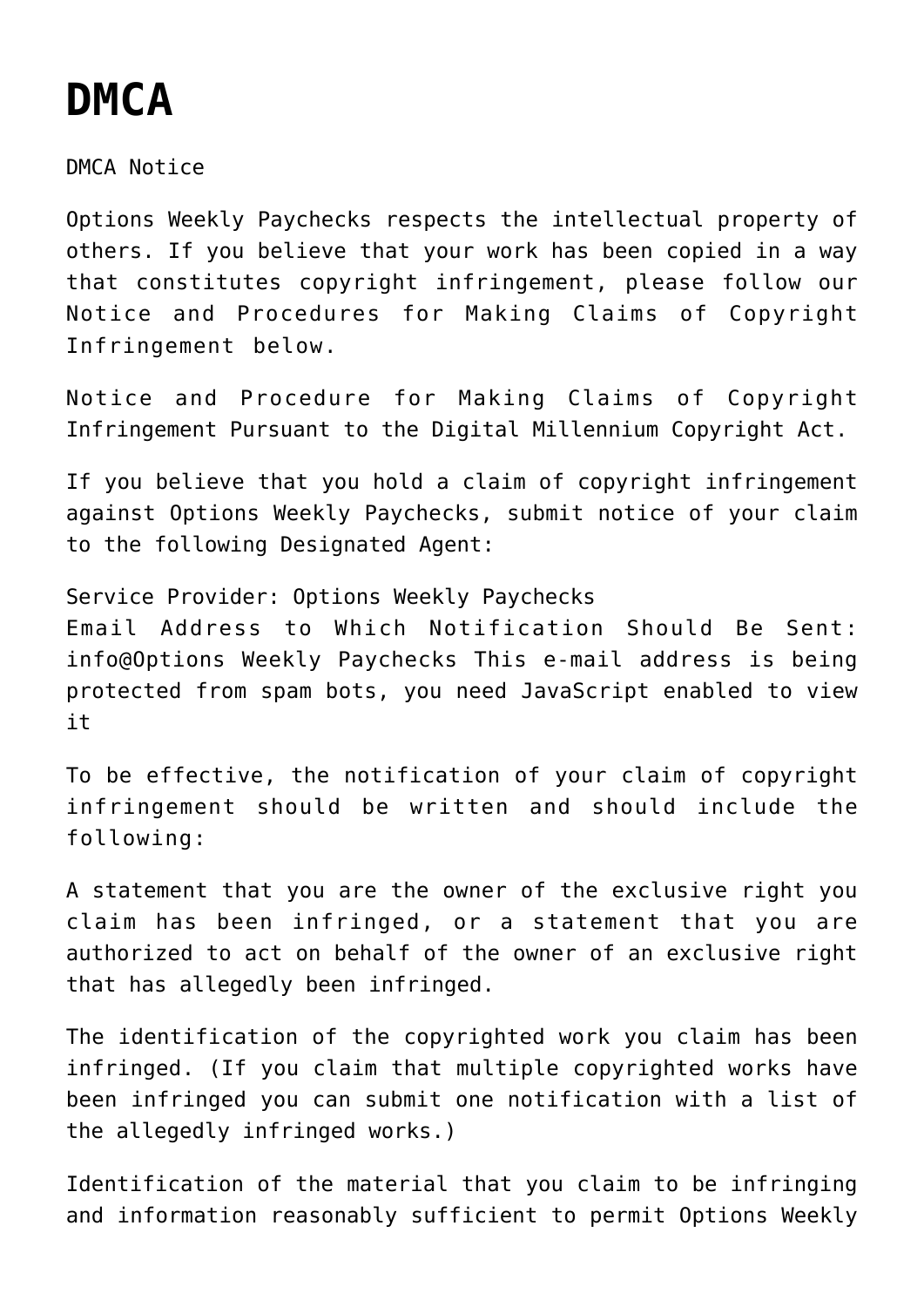Paychecks to locate the material.

Information reasonably sufficient to permit Options Weekly Paychecks to contact you, including your address, telephone number, fax number and, if available, an electronic mail address.

You can provide contact information for the owner of the exclusive right that you claim has been infringed if you are not the owner, but rather authorized to act on behalf of the owner.

A statement you have a good-faith belief that use of the material in the manner complained of is not authorized by the copyright owner, its agent, or the law.

Options Weekly Paychecks will respond to any DMCA complaints in a timely manner. Should you be the copyright holder of a specific piece of content featured on this site without your permission, Options Weekly Paychecks will remove it in a timely manner once notified.

DMCA Notice

THIS WEBSITE respects the intellectual property of others. If you believe that your work has been copied in a way that constitutes copyright infringement, please follow our Notice and Procedures for Making Claims of Copyright Infringement below.

Notice and Procedure for Making Claims of Copyright Infringement Pursuant to the Digital Millennium Copyright Act.

If you believe that you hold a claim of copyright infringement against THIS WEBSITE, submit notice of your claim to the following Designated Agent:

## Service Provider: THIS WEBSITE

Email Address to Which Notification Should Be Sent: info@THIS WEBSITE This e-mail address is being protected from spam bots,